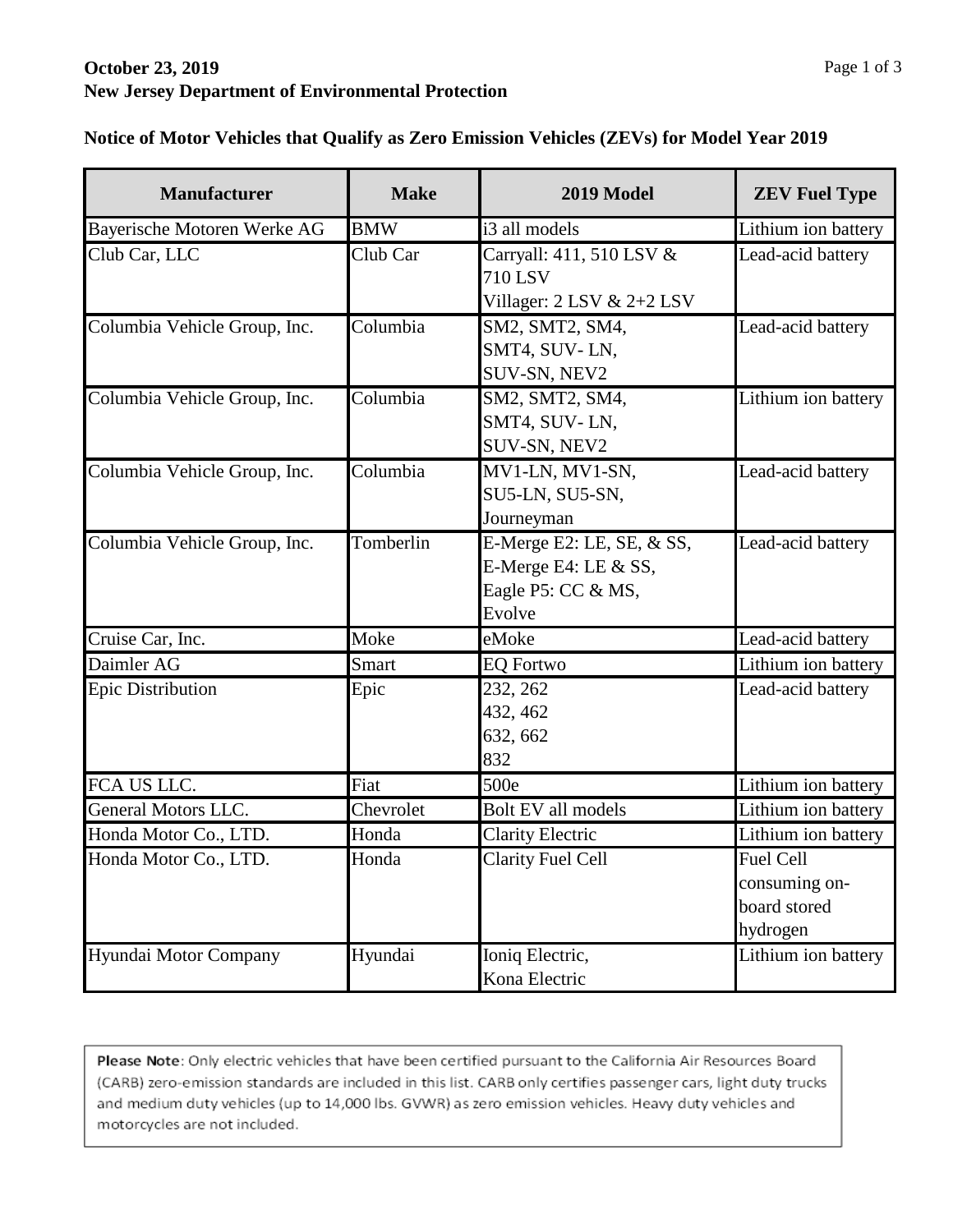| <b>Manufacturer</b>                 | <b>Make</b>          | 2019 Model                                                                                                                                  | <b>ZEV Fuel Type</b>                                          |
|-------------------------------------|----------------------|---------------------------------------------------------------------------------------------------------------------------------------------|---------------------------------------------------------------|
| Hyundai Motor Company               | Hyundai              | NEXO all models                                                                                                                             | Fuel Cell<br>consuming on-<br>board stored<br>hydrogen        |
| Jaguar Land Rover Limited           | Jaguar               | I-Pace all models                                                                                                                           | Lithium ion battery                                           |
| JH Global Services, Inc.            | Star EV              | Classic 48 volt all NEV/LSV<br>models,<br>H Series 48 volt all NEV/LSV<br>models,<br>Sirius all NEV/LSV models,<br>Sport all NEV/LSV models | Lead-acid battery                                             |
| Kia Motors Corporation              | Kia                  | Niro Electric                                                                                                                               | Lithium ion battery                                           |
| Kia Motors Corporation              | Kia                  | Soul Electric                                                                                                                               | Lithium ion battery                                           |
| Lightning Hybrids, LLC.             | Lightning<br>Hybrids | LEV60<br><b>LEV120</b>                                                                                                                      | Lithium ion battery                                           |
| Nissan Motor Company, LTD.          | Nissan               | Leaf all models                                                                                                                             | Lithium ion battery                                           |
| Polaris Industries, Inc.            | Polaris              | GEM: e2, e4, e6,<br>eL-XD, & eM 1400 LSV                                                                                                    | Lead-acid battery                                             |
| Polaris Industries, Inc.            | Polaris              | GEM: e2, e4, e6, & eL-XD                                                                                                                    | Lithium ion battery                                           |
| <b>Textron Specialized Vehicles</b> | Cushman              | <b>LSV 800</b>                                                                                                                              | Lead-acid battery                                             |
| Tesla Inc                           | Tesla                | Model 3 All Models                                                                                                                          | Lithium ion battery                                           |
| Tesla Inc                           | Tesla                | Model S All Models                                                                                                                          | Lithium ion battery                                           |
| Tesla Inc                           | Tesla                | Model X All Models                                                                                                                          | Lithium ion battery                                           |
| <b>Textron Specialized Vehicles</b> | $E-Z-Go$             | 2Five - LSV/NEV<br>2 & 4 Passenger                                                                                                          | Lead-acid battery                                             |
| <b>Toyota Motor Corporation</b>     | Toyota               | Mirai                                                                                                                                       | <b>Fuel Cell</b><br>consuming on-<br>board stored<br>hydrogen |
| Tropos Technologies, Inc.           | <b>Tropos Motors</b> | <b>ABLE</b>                                                                                                                                 | Lead-acid battery                                             |

**Notice of Motor Vehicles that Qualify as Zero Emission Vehicles (ZEVs) for Model Year 2019 (continued)**

Please Note: Only electric vehicles that have been certified pursuant to the California Air Resources Board (CARB) zero-emission standards are included in this list. CARB only certifies passenger cars, light duty trucks and medium duty vehicles (up to 14,000 lbs. GVWR) as zero emission vehicles. Heavy duty vehicles and motorcycles are not included.